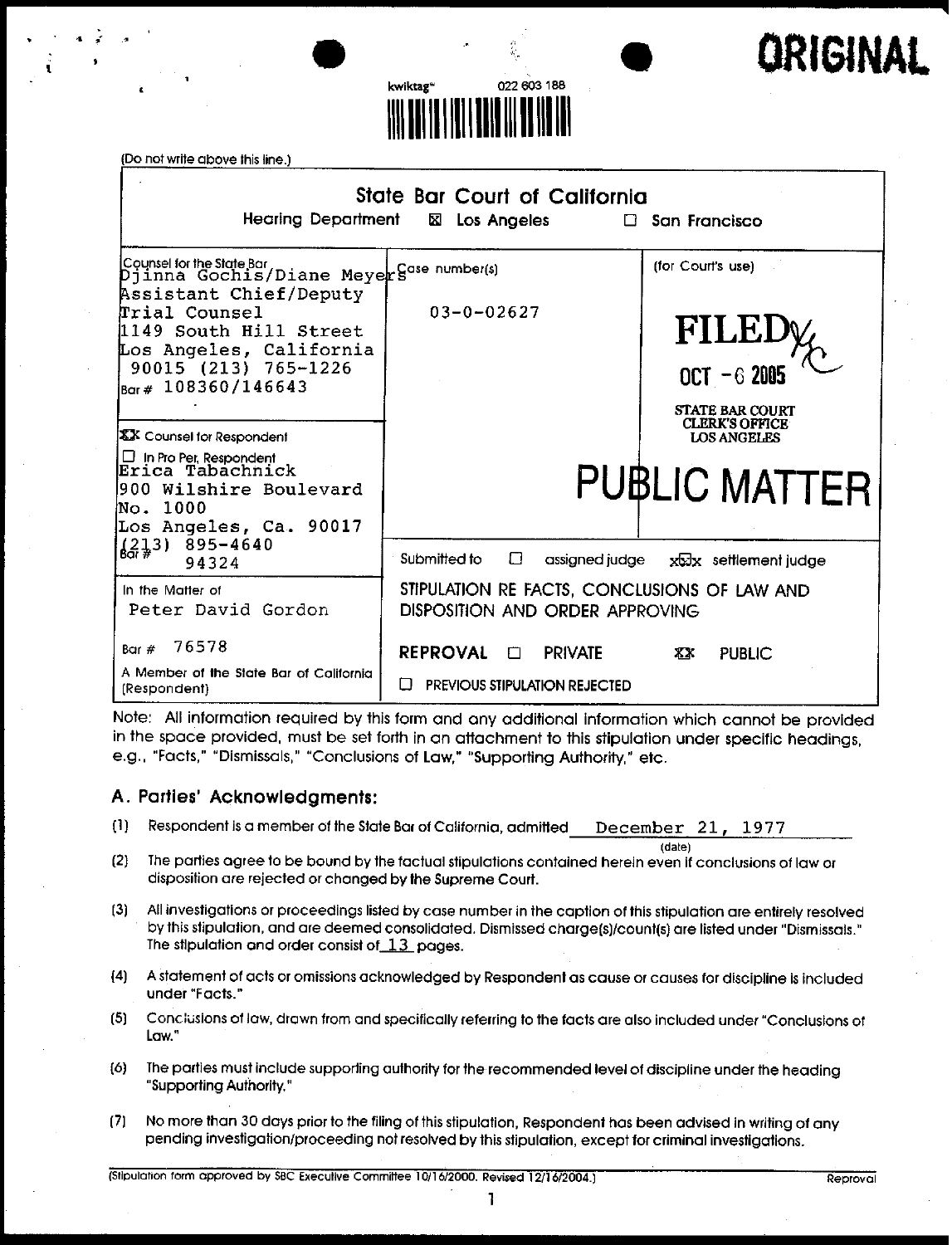- Payment of Disciplinary Costs--Respondent acknowledges the provisions of Bus. & Prof. Code §§6086.10 & 6] 40.7. [Check one option only):
	- {a) D costs added to membership fee for calendar year following effective date of discipline [public reproval]
	- $(D)$  $\square$  case ineligible for costs (private reproval)
	- $(c)$  :  $\overline{\mathbf{x}}$   $\mathbf{x}$  costs to be paid in equal amounts for the following membership years: 2NN7; 2NNR: 2009
		- {hardship, special circumstances or other good cause per rule 284, Rules of Procedure)
	- (d} [] costs waived in port as set forth in a separate attachment entitled "Parliol Waiver of Costs"
	- $(e)$   $\Box$  costs entirely waived
- (9) The paffies understand that:
	- $[$ a)  $\Box$  A private reproval imposed on a respondent as a result of a stipulation approved by the Court prior to initiation of a State Bar Court proceeding is part of the respondent's official State Bar membership records, but is not disclosed in response to public inquires and is not reported on the State Bar's web page. The record of the proceeding in which such a private reproval was imposed is not available to the public except as part of the record of any subsequent proceeding in which it is introduced **as** evidence of a prior record of discipline under the Rules of Procedure of the State 8at.
	- (b)  $\Box$  A private reproval imposed on a respondent after initiation of a State Bar Court proceeding is part of lhe tespondent's official State Bar membership records, is disclosed in response to public inquiries and is reporled as a record of public discipline on the State Bar's web page.
	- ${c}$   $\overline{K}$  R public reproval imposed on a respondent is publicly available as part of the respondent's official State Bar membership records, is disclosed in response to public inquiries and is reported as a record of public discipline on the State Bar's web page.

### **B. Aggravating Circumstances [for definition, see Standards for Attorney Sanctions for Professional Misconduct, standard 1.2[b]]. Facts Supporting Aggravating Circumstances are required.**

| (1) |                    | $\Box$ Prior record of discipline [see standard 1.2(f)] |  |  |
|-----|--------------------|---------------------------------------------------------|--|--|
|     | $\left( 0 \right)$ |                                                         |  |  |
|     | (b)                |                                                         |  |  |
|     | $\left( c\right)$  |                                                         |  |  |
|     |                    |                                                         |  |  |
|     |                    |                                                         |  |  |
|     | (d)                |                                                         |  |  |
|     |                    |                                                         |  |  |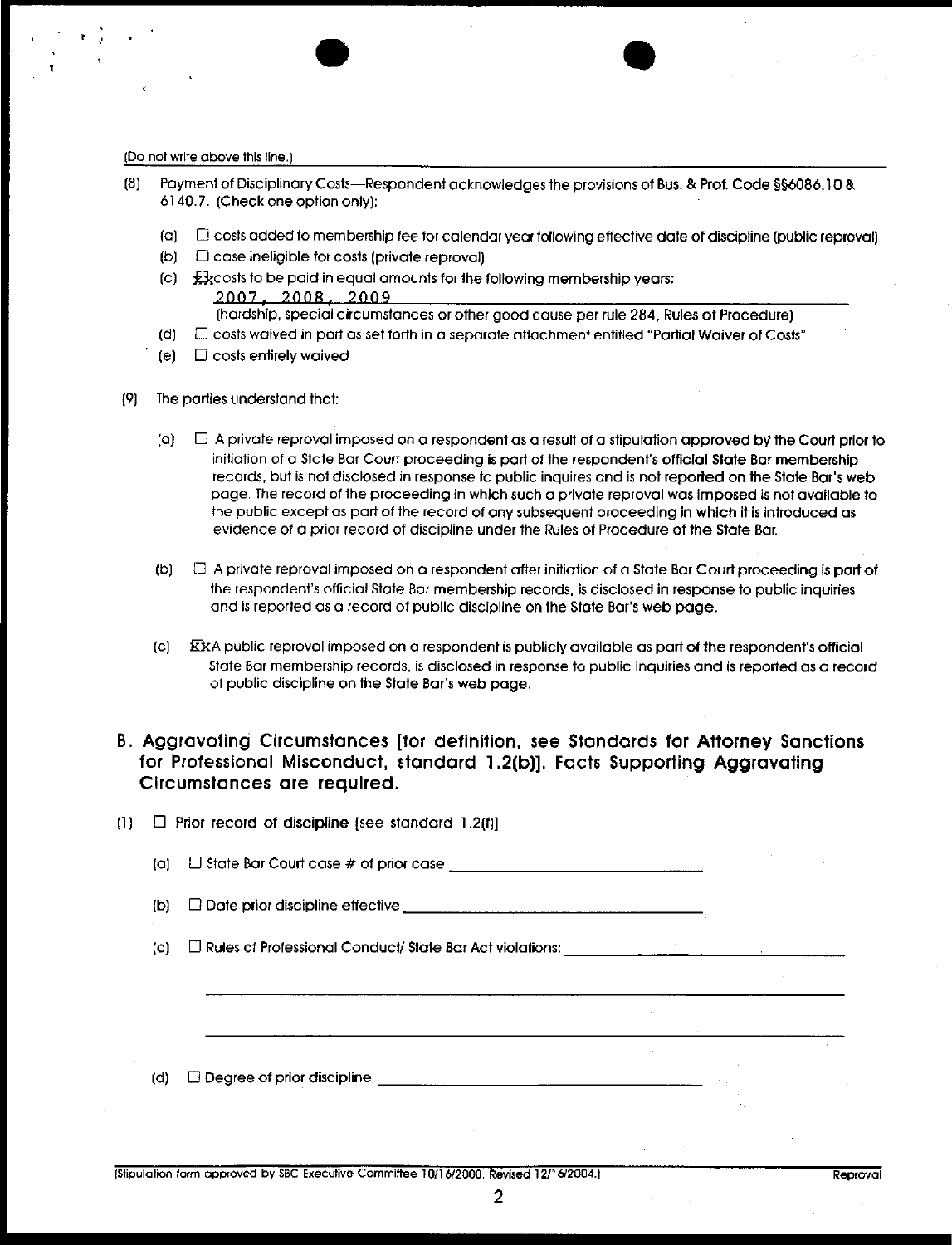(e)  $\Box$  If Respondent has two or more incidents of prior discipline, use space provided below or a separate attachment entitled "Prior Discipline".

- $(2)$   $\Box$  Dishonesty: Respondent's misconduct was surrounded by or followed by bad faith, dishonesty, concealment, overreaching or other violations of lhe State Bar Act or Rules of Professional Conduct.
- $(3)$  $\square$  Trust Violation: Trust funds or property were involved and Respondent refused or was unable to account fo the client or person who was the object of the misconduct for improper conduct toward said funds or property.
- $(4)$   $\Box$  Harm: Respondent's misconduct harmed significantly a client, the public or the administration of justice.
- $(5)$   $\Box$  indifference: Respondent demonstrated indifference toward rectification of or atonement for the consequences of his or her misconduct.
- (6J **[]**  $\Box$  Lack of Cooperation: Respondent displayed a lack of candor and cooperation to victims of his/her misconduct or to the State Bar during disciplinary investigation or proceedings.
- $(7)$   $\Box$ Multiple/Pattern of Misconduct: Respondent's current misconduct evidences multiple acts of wrongdoing or demonstrates o paltem of misconduct.
- $(8)$   $\mathbb{X}$  No aggravating circumstances are involved.

**Additional aggravating circumstances:**

- **C. Mltlgatlng Clrcumstances [see standard 1.2[e]]. Facts supporting mitigating circumstances are required. (see page four)**
- (I} [] No Pdor Discipline: Respondenl has no prior record of discipline over many years of practice **coupled** with present misconduct which is not deemed serious.  $(also, see, page, four)$
- $[2]$   $\Box$  No Harm: Respondent did not harm the client or person who was the object of the misconduct.
- $(3)$   $\Box$  Candor/Cooperation: Respondent displayed spontaneous candor and cooperation with the victims of his/her misconduct and to the State Bar during disciplinary investigation and proceedings.
- **(4] [] Remorse:** Respondenl promptly took objective steps spontaneously demonstrating remorse and recognition of the wrongdoing, which sleps were designed to timely atone for any consequences of hls/her misconduct.

**3**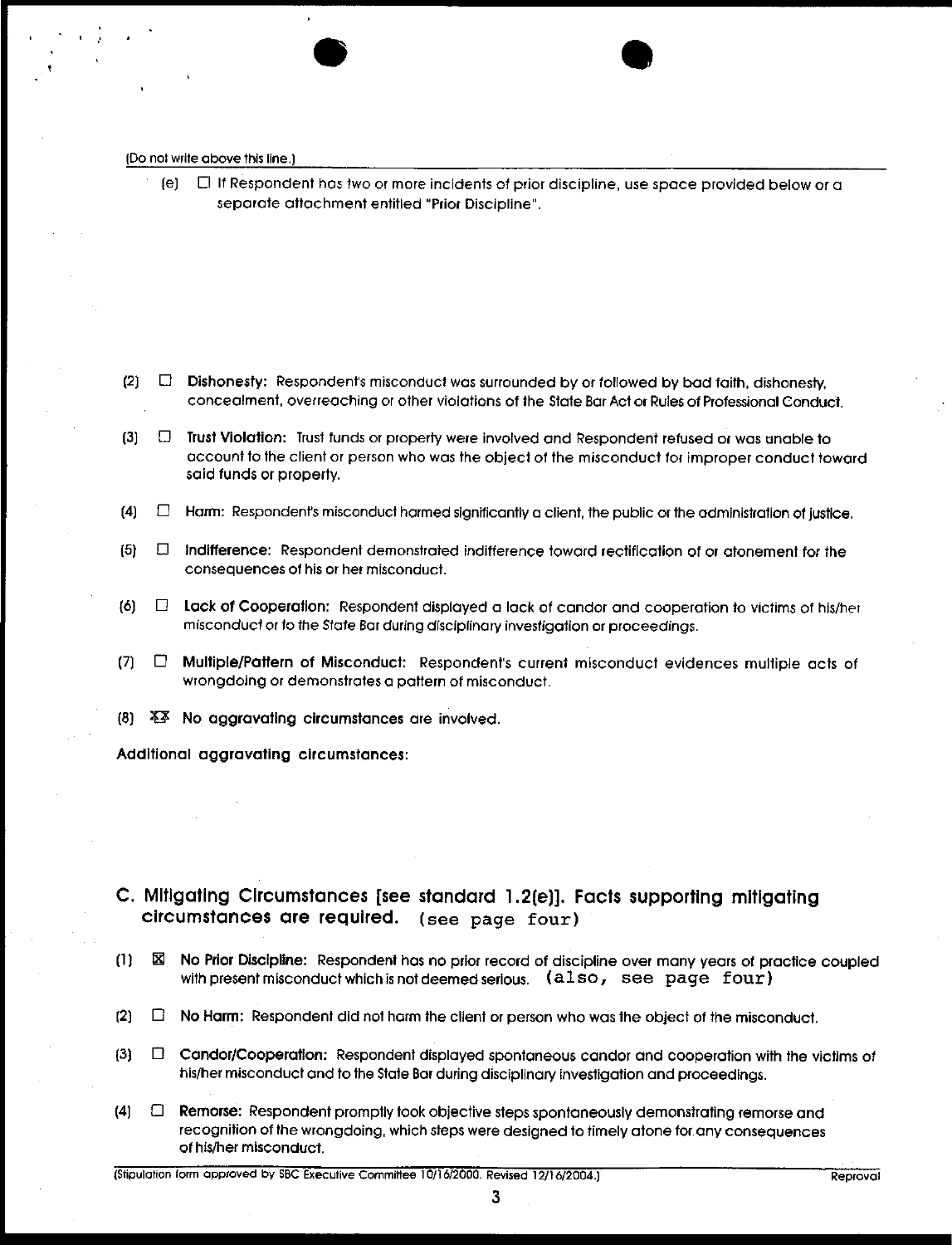(Do not write above this line.) **(5] []** Restitution: Respondent paid \$ on \_\_\_\_\_\_\_\_\_\_\_\_\_\_\_\_\_\_\_\_\_\_\_\_\_\_\_\_\_\_\_\_\_\_ in without the threat or force of disciplinary, civil or restitution to criminal proceedings. (6) [] Delay:. These disciplinary proceedings were excessively delayed. The delay is not attributable to Respondent and the delay prejudiced him/her.  $(7)$   $\Box$  Good Faith: Respondent acted in good faith. **{8}**  $\Box$  **Emotional/Physical Difficulties:** At the time of the stipulated act or acts of professional misconduct Respondent suffered extreme emotional difficulties or physical disabilities which expert testimony would establish was directly responsible for the misconduct. The ditficultles or disabilities were not the product of any illegal conduct by the member, such as illegal drug or substance abuse, and Respondent no longer suffers from such difficulties or disabilities. 191.  $\Box$  Severe Financial Stress: At the time of the misconduct, Respondent suffered from severe financial stress which resulted from circumstances not reasonably foreseeable or which were beyond his/her control and which were directly responsible for the misconduct.  $(10)$   $\Box$  Family Problems: At the time of the misconduct, Respondent suffered extreme difficulties in his/her personal life which were other than emotional or physical in nature.  $(11)$   $\Box$  Good Character: Respondent's good character is attested to by a wide range of references in the legal and general communities who are aware of the full extent of his/her misconduct. (12] [] Rehabilitation: Considerable time has passed since the acts of professional misconduct occurred followed by convincing proof of subsequent rehabilitation. {~3J [] No **mitigating clrcumstances** are involved. **Additional mitigating circumstances:** The Respondent was admitted to the practice of law in the State of California on December 21, 1977, and he has no prior record of discipline which is

Although a violation of rule 3-300 does not require harm to the client, (see, Ames v. State Bar (1973) 8 Cal. 3d 910, 920 ("injury to a client is not an essential ingredient of adversity"), the fact that Belenky advised that he received no funds from the distribution of the films warrants consideration as mitigation. That Respondent is not seeking to enforce the agreement is also, for purposes of this stipulation, mitigating.

entitled to great weight (see In the Matter of Peavey (Review Dept. 2002)

4 Cal. State Bar Ct. Rptr. 483, 492).

4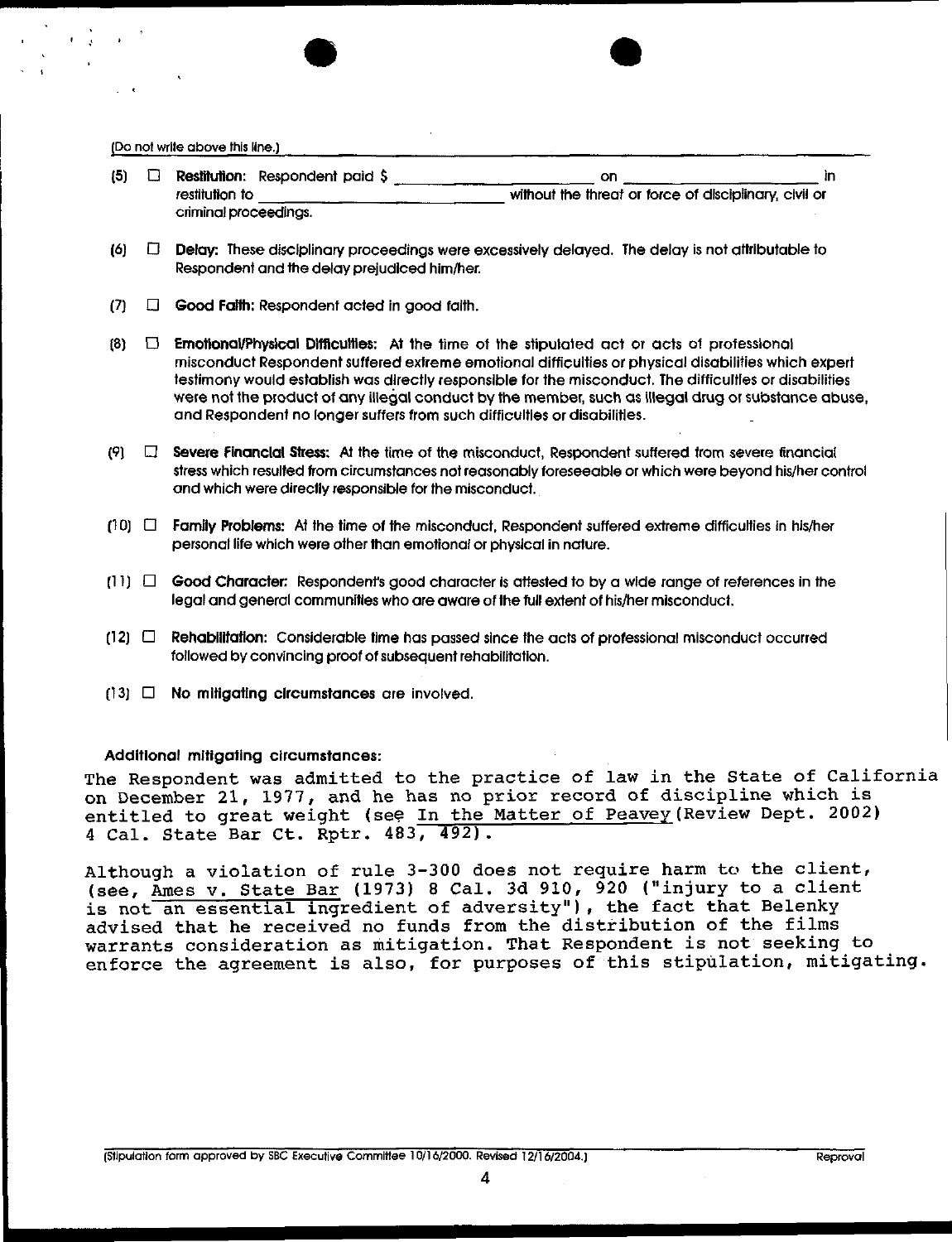$\mathcal{L}$ 

|                         | D. Discipline: |     |                         |                                                                                                                                                                                                                                                                                                                                                                                                                                                                                                                                                                                                                                                                                                                                                                                                                                                                                                                                                                                                                                                                 |
|-------------------------|----------------|-----|-------------------------|-----------------------------------------------------------------------------------------------------------------------------------------------------------------------------------------------------------------------------------------------------------------------------------------------------------------------------------------------------------------------------------------------------------------------------------------------------------------------------------------------------------------------------------------------------------------------------------------------------------------------------------------------------------------------------------------------------------------------------------------------------------------------------------------------------------------------------------------------------------------------------------------------------------------------------------------------------------------------------------------------------------------------------------------------------------------|
| (1)                     | □              |     |                         | Private reproval (check applicable conditions, if any, below)                                                                                                                                                                                                                                                                                                                                                                                                                                                                                                                                                                                                                                                                                                                                                                                                                                                                                                                                                                                                   |
|                         |                | (a) | $\Box$                  | Approved by the Court prior to initiation of the State Bar Court proceedings (no<br>public disclosure).                                                                                                                                                                                                                                                                                                                                                                                                                                                                                                                                                                                                                                                                                                                                                                                                                                                                                                                                                         |
| $\pmb{\mathsf{\Omega}}$ |                | (b) | □                       | Approved by the Court after initiation of the State Bar Court proceedings (public<br>disclosure).                                                                                                                                                                                                                                                                                                                                                                                                                                                                                                                                                                                                                                                                                                                                                                                                                                                                                                                                                               |
| (2)                     | xx             |     |                         | Public reproval (check applicable conditions, if any, below)                                                                                                                                                                                                                                                                                                                                                                                                                                                                                                                                                                                                                                                                                                                                                                                                                                                                                                                                                                                                    |
| E.                      |                |     |                         | <b>Conditions Attached to Reproval:</b>                                                                                                                                                                                                                                                                                                                                                                                                                                                                                                                                                                                                                                                                                                                                                                                                                                                                                                                                                                                                                         |
| (1)                     |                |     | one year                | EX Respondent must comply with the conditions attached to the reproval for a period of                                                                                                                                                                                                                                                                                                                                                                                                                                                                                                                                                                                                                                                                                                                                                                                                                                                                                                                                                                          |
| (2)                     | XΧ.            |     |                         | During the condition period attached to the reproval, Respondent must comply with the provisions<br>of the State Bar Act and Rules of Professional Conduct.                                                                                                                                                                                                                                                                                                                                                                                                                                                                                                                                                                                                                                                                                                                                                                                                                                                                                                     |
| $\left\{3\right\}$      | ⊠×             |     |                         | Within ten (10) days of any change, Respondent must report to the Membership Records Office and<br>to the Office of Probation of the State Bar of California ("Office of Probation"), all changes of<br>information, including current office address and telephone number, or other address for State Bar<br>purposes, as prescribed by section 6002.1 of the Business and Professions Code.                                                                                                                                                                                                                                                                                                                                                                                                                                                                                                                                                                                                                                                                   |
| (4)                     |                |     |                         | <b>EX</b> Within 30 days from the effective date of discipline, Respondent must contact the Office of<br>Probation and schedule a meeting with Respondent's assigned probation deputy to discuss these<br>terms and conditions of probation. Upon the direction of the Office of Probation, Respondent must<br>meet with the probation deputy either in-person or by telephone. During the period of probation,<br>Respondent must promptly meet with the probation deputy as directed and upon request.                                                                                                                                                                                                                                                                                                                                                                                                                                                                                                                                                        |
| (5)                     | <b>MAX</b>     |     | the condition period.   | Respondent must submit written quarterly reports to the Office of Probation on each January 10,<br>April 10, July 10, and October 10 of the condition period attached to the reproval. Under penalty of<br>perjury, Respondent must state whether Respondent has complied with the State Bar Act, the Rules<br>of Professional Conduct, and all conditions of the reproval during the preceding calendar quarter.<br>Respondent must also state in each report whether there are any proceedings pending against him<br>or her in the State Bar Court and, if so, the case number and current status of that proceeding. If<br>the first report would cover less than thirty (30) days, that report must be submitted on the next<br>following quarter date and cover the extended period. see, also, page 10 Other Facts<br>and conditions.<br>In addition to all quarterly reports, a final report, containing the same information, is due no earlier<br>than twenty (20) days before the last day of the condition period and no later than the last day of |
| (6)                     | □              |     | fully with the monitor. | Respondent must be assigned a probation monitor. Respondent must promptly review the terms and<br>conditions of probation with the probation monitor to establish a manner and schedule of compliance.<br>During the period of probation, Respondent must furnish such reports as may be requested, in addition<br>to quarterly reports required to be submitted to the Office of Probation. Respondent must cooperate                                                                                                                                                                                                                                                                                                                                                                                                                                                                                                                                                                                                                                          |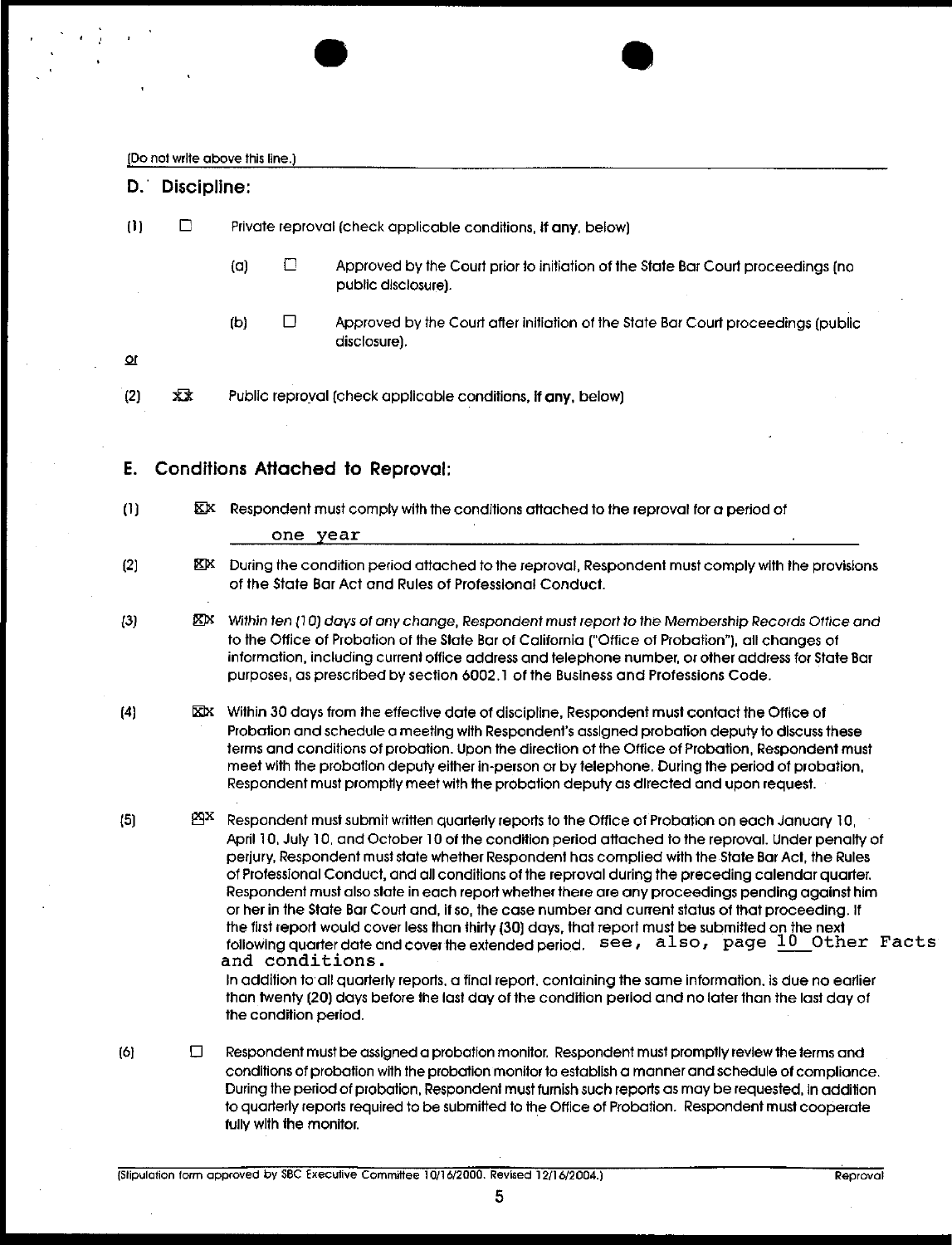|             |      |     | (Do not write above this line.)                                                                                                                                                                                                                                                                                                                                                      |                            |
|-------------|------|-----|--------------------------------------------------------------------------------------------------------------------------------------------------------------------------------------------------------------------------------------------------------------------------------------------------------------------------------------------------------------------------------------|----------------------------|
|             | (7)  | xрх | Subject to assertion of applicable privileges, Respondent must answer fully, promptly and<br>truthfully any inquiries of the Office of Probation and any probation monitor assigned under<br>these conditions which are directed to Respondent personally or in writing relating to whether<br>Respondent is complying or has complied with the conditions attached to the reproval. |                            |
|             | (3)  |     | $\boxtimes$ Within one (1) year of the effective date of the discipline herein, Respondent must provide to the<br>Office of Probation satisfactory proof of attendance of the Ethics School and passage of the test<br>given at the end of that session.<br>□<br>No Ethics School ordered. Reason:                                                                                   |                            |
|             | (9)  | □   | Respondent must comply with all conditions of probation imposed in the underlying criminal matter and<br>must so declare under penalty of perjury in conjunction with any quarterly report required to be filed<br>with the Office of Probation.                                                                                                                                     |                            |
|             | (10) | ப   | Respondent must provide proof of passage of the Multistate Professional Responsibility Examination<br>("MPRE"), administered by the National Conference of Bar Examiners, to the Office of Probation<br>within one year of the effective date of the reproval.                                                                                                                       |                            |
| this caseun |      | XX. | The completion of Ethics School/CTA School<br>XХ<br>No MPRE ordered. Reason:<br>will adequately address the violation and is not required for public protection in<br>The following conditions are attached hereto and incorporated:<br>1992)                                                                                                                                        | (Respondent G, (Rev. Dept. |
|             |      |     | Π<br>Substance Abuse Conditions<br>◻<br>Law Office Management Conditions                                                                                                                                                                                                                                                                                                             |                            |
|             |      |     | П<br><b>Medical Conditions</b><br>区<br><b>Financial Conditions</b>                                                                                                                                                                                                                                                                                                                   |                            |

**E Other Conditions Negotiated by** the Parties:

See Stipulation, page  $10$ 

 $\label{eq:2} \begin{split} \mathcal{L}=\frac{1}{2}\sum_{\mathbf{k}}\left(\mathbf{r}_{\mathbf{k}}\right)^{2}\mathbf{r}_{\mathbf{k}}\left(\mathbf{r}_{\mathbf{k}}\right)\\ =\frac{1}{2}\sum_{\mathbf{k}}\left(\mathbf{r}_{\mathbf{k}}\right)^{2}\mathbf{r}_{\mathbf{k}}\left(\mathbf{r}_{\mathbf{k}}\right)\\ =\frac{1}{2}\sum_{\mathbf{k}}\left(\mathbf{r}_{\mathbf{k}}\right)^{2}\mathbf{r}_{\mathbf{k}}\left(\mathbf{r}_{\mathbf{k}}\right)\\ =\frac{1}{2}\sum_{\mathbf{k}}\left(\mathbf$ 

 $\cdot$ 

 $\ddot{\phantom{a}}$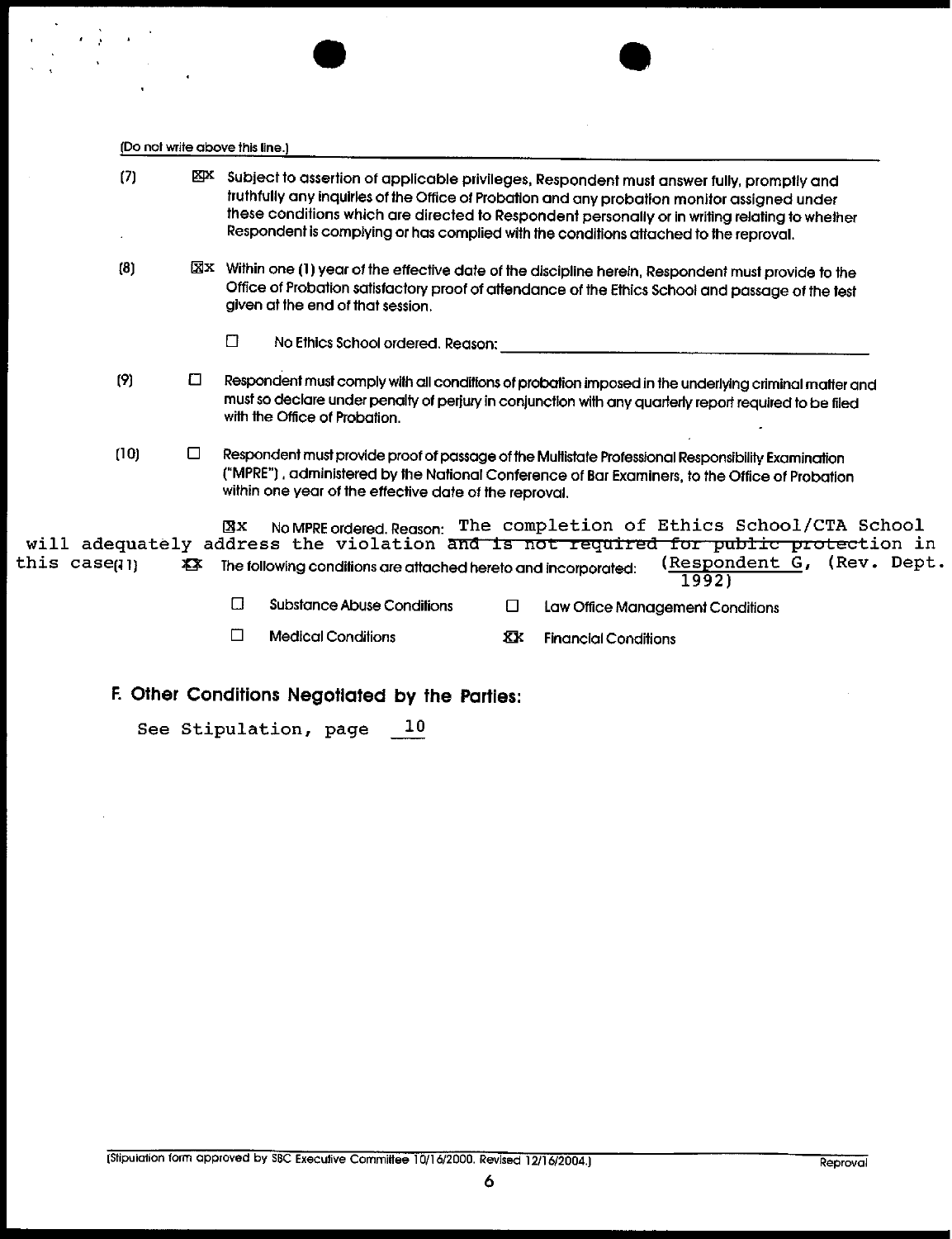

**J ln** the Matter **of**

.Peter David Gordon

Case Number(s):

03-0-02627

# **Flnancial Condltions**

#### a. Restltutlon

Respondent must pay restitution (including the principal amount, plus interest of 10% per annum)  $\Box$ to the payee(s) listed below. If the Client Security Fund ["CSF"] has reimbursed one or more of the payee(s) for all or any portion of the principal amount(s) listed below, Respondent must also pay restitution to CSF of the amount(s) paid, plus applicable interest and costs.

| Payee | <b>Principal Amount</b> | <b>Interest Accrues From</b> |
|-------|-------------------------|------------------------------|
|       |                         |                              |
|       |                         |                              |
|       |                         |                              |
|       |                         |                              |

E Respondent must pay the above-referenced restitution and provide satisfactory proof of payment to lhe Office of Probation not later than

#### **b. Installment Restltutlon Payments**

 $\Box$ Respondent must pay the above-referenced restitution on the payment schedule set forth below. Respondent must provide satisfactory proof of payment to the Office of Probation with each quarterly probation report, or as otherwise directed by the Office of Probation. No later than 30 days prior to the expirotlon of the period of probation [or period of reproval], Respondent must make any necessary final payment(s) in order to complete the payment of restitution, including interest, in full.

| Payee/CSF (as applicable) | Minimum Payment Amount | <b>Payment Frequency</b> |
|---------------------------|------------------------|--------------------------|
|                           |                        |                          |
|                           |                        |                          |
|                           |                        |                          |
|                           |                        |                          |

#### c. Cllent Funds Certiflcate

- If Respondent possesses client funds at any time during the period covered by a required  $\Box$ quarterly reporl, Respondent must file with each required report a certificate from Respondent and/or a certified publlc accountant or other financial professional approved by the Office of Probation, certifying that:
	- a, Respondent has maintained a bank account in a bank authorized to do buslness in the State of California, at a branch located within the State of California, and that such account is designated as a "Trust Account" or "Clients' Funds Account";

page#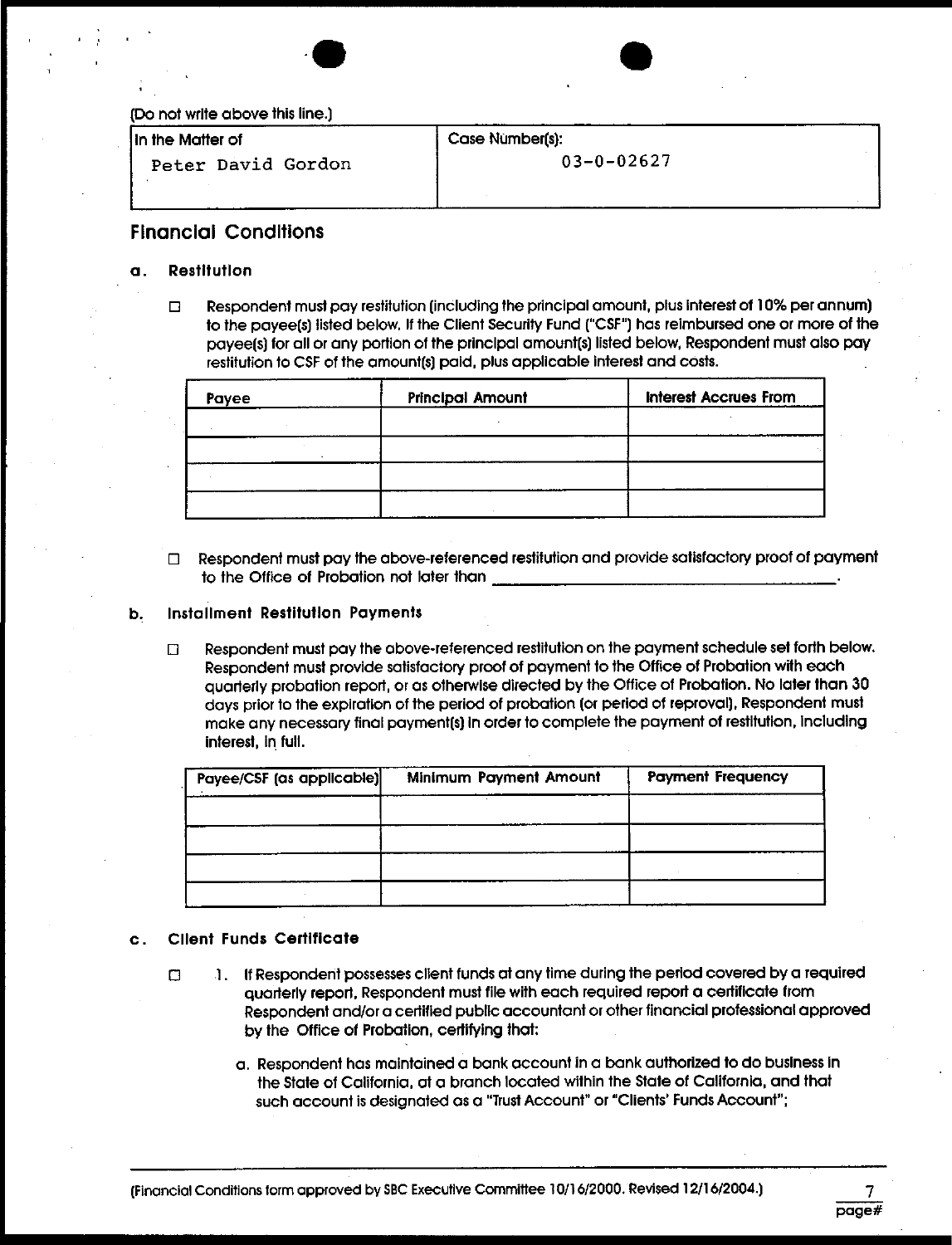|  |  |  | (Do not write above this line.) |  |  |
|--|--|--|---------------------------------|--|--|
|--|--|--|---------------------------------|--|--|

In the Matter of

# Case Number[s]:

Peter David Gordon

03-0-02627

- b. Respondent has kept and maintained the following:
	- I. a written ledger for each client on whose behalf funds are held that sets forth:
		- I. the name of such client;
		- 2. the date, amount and source of all funds received on behalf of such client;
		- 3. the dale, amount, payee and purpose of each disbursement made on behalf of such client; and,
		- 4. the current balance for such client.
	- it. a written journal for each client trust fund account that sets forth:
		- I, the name of such account;
		- 2. the date, amount and client affected by each debit and credit; and,
		- 3. the current balance in such account.
	- ill. all bank statements and cancelled checks for each client trust account; and,
	- iv. each monthly reconciliation [balancing] of [i), [ii], and [ill), above, and if there are any differences between the monthly total balances reflected in (i), (ii), and (iii), above, the reasons for the differences.
- c. Respondent has malntained a written journal of securities or other properties held for clients that specifies:
	- i. each item of security and property held;
	- it. the person on whose behalf the security or property is held;
	- iii. the date of receipt of the security or property;
	- iv. the date of distribution of the security or property; and,
	- v. the person to whom the security or property was distributed,
- 2. If Respondent does not possess any client funds, properly or securities during the entire period covered by a report, Respondent must so stale under penalty of perjury in the repod filed with the Office of Probation for that reporting period. In thls circumstance, Respondent **need** not file the accountant's certificate described above,
- 3. The requirements of this condition are in addition to those set forth In rule 4-100, Rules of Professional Conduct.

#### d. Cllent Trust Accounting School

ХX. Within one {1} year of the effective date of the discipline herein, Respondent must supply to the Office of Probation satisfactory proof of attendance at a session of the Ethics School Client Trust Accounting School, within the some period of time, and passage of the test given at the end of that session.

(see, page i0 for additional conditions, related to pending fee claim by Respondent)

{Financial Conditions form approved by SBC Executive Commiflee 10/I 6/2000, Revised 12/16//2004.} **8**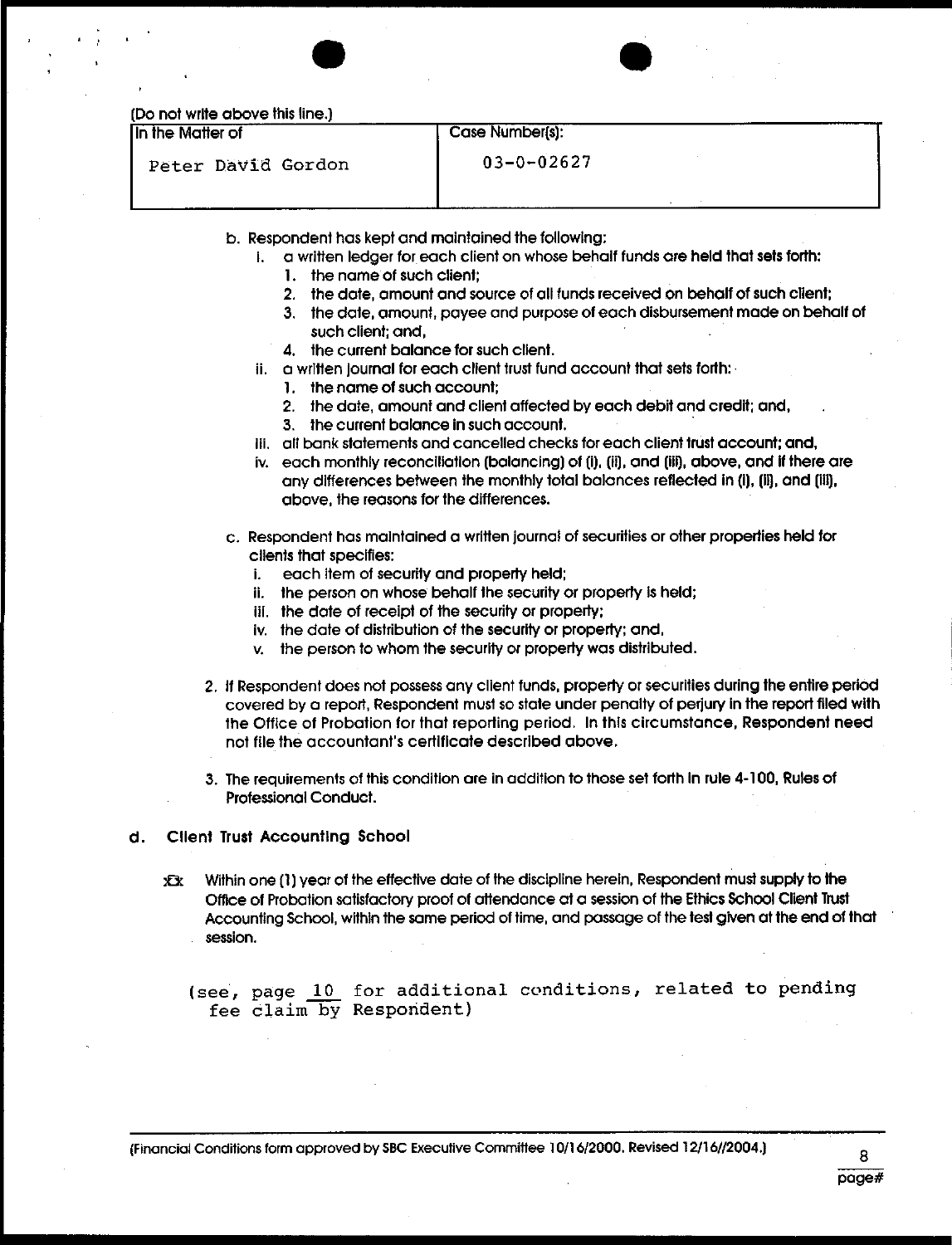### ATTACHMENT TO:

# STIPULATION RE FACTS, CONCLUSIONS OF LAW AND DISPOSITION

IN THE MATTER OF: PETER DAVID GORDON

CASE NUMBER: 03-0-0-02627-RMT

# FACTS AND CONCLUSIONS OF LAW:

#### Facts

- On July 12, 1991, Michael Belenky ("Belenky") hired the Respondent for representation in a lawsuit entitled  $21<sup>st</sup>$  Century Film Corporation vs. Michael Belenky and doing business as M.O.B. Entertainment, Los Angeles Superior Court case number BC 029647 ("the 21<sup>st</sup> Century action"). The representation included filing and handling a cross complaint against  $21<sup>st</sup>$  Century Film Corporation (21<sup>st</sup> Century), Menahem Golan ("Golan"), Chief Executive Officer of 21<sup>st</sup> Century, and Ami Artzi ("Artzi"), Chief Financial Officer of 21<sup>st</sup> Century. On July 12, 1991, Belenky and Respondent entered into a contingency fee agreement for the representation in which Belenky agreed to pay 40 percent of all amounts recovered. Belenky further agreed to pay the costs associated with the representation.
- On July 30, 1991, as partial settlement of the lawsuit, Golan and Artzi agreed to release to Belenky four Russian films that Belenky had licensed from  $21^{st}$  Century ("the films").
- On July 30, 1991, Belenky and Respondent entered into a written agreement in which Respondent would receive a percentage of the profits from the distribution of the films in connection with his representation.
- 4. Respondent did not inform Belenky, in writing, or by any other means, that Belenky may seek the advice of independent counsel regarding this agreement securing legal fees.
- 5. To date, no profits have been realized from the distribution of the films.

### Conclusions of Law

6. By entering into this Russian film distribution agreement with Belenky on July 31, 1991, and by failing to inform him in writing that he may seek the advice of an independent lawyer of his choice and giving him reasonable opportunity to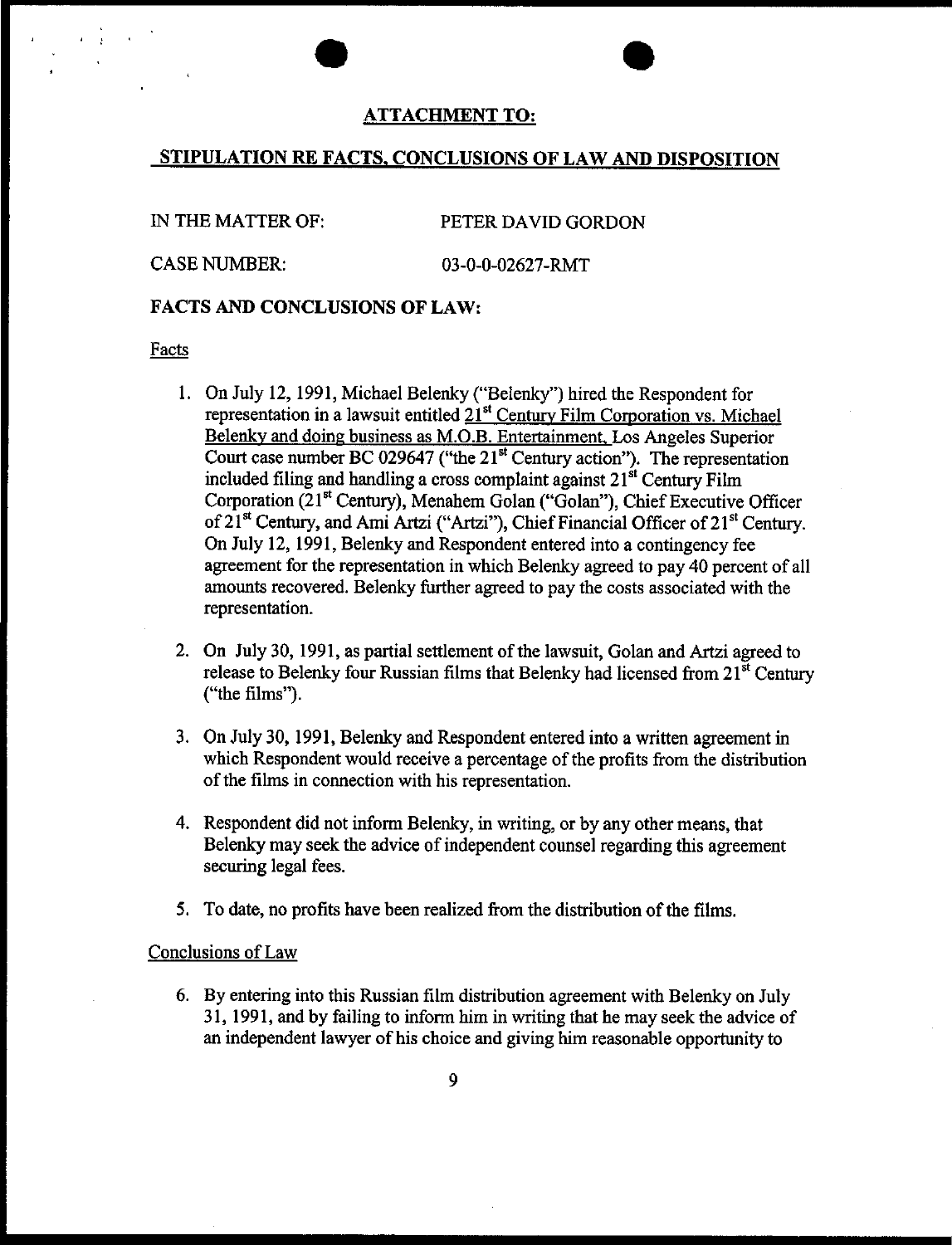seek that advice regarding the agreement, Respondent entered into a business transaction; or knowingly acquired an ownership, possessory, security, or other pecuniary interest adverse to the client in willful violation of role 3-300 of the Rules of Professional Conduct.

# OTHER FACTS AND CONDITIONS OF THE STIPULATION

Subsequent to the events described herein, circumstances arose in which Respondent and Belenky became involved in a dispute over settlement monies received in connection with the 21<sup>st</sup> Century representation and fees owed to the Respondent. On November 12, 2004, Respondent brought a civil action against Belenky for unpaid legal fees. The matter is pending arbitration. The next Superior Court hearing on the matter is January 10, 2006.

For the purposes of settlement and resolution of the State Bar complaint, within seventy (70) days of the effective date of this stipulation, Respondent will place the sum of \$8,624.00, in a separate, non-IOLTA ("Interest on Lawyer's Trust Account") interest bearing trust account earmarked as disputed funds in the Belenky matter, pending the outcome of the civil litigation and/or arbitration (binding), in which he agrees he will fully participate. Within ten days (10 days) of the establishment of the special trust account, he will provide the name of the bank, the number and name of the account, to the Probation Unit, in writing. As part of his quarterly reporting requirements, pursuant to condition E. 5 of this Stipulation, Respondent must update the Probation Unit of the status of the litigation regarding fees. Within thirty days (30) of the conclusion of the civil litigation and the decision regarding the action as to legal fees, Respondent will advise the Probation Unit, in writing, of the outcome and the disposition of the funds held in trust.

### COSTS OF DISCIPLINARY PROCEEDINGS

Respondent acknowledges that the Office of the Chief Trial Counsel has informed Respondent that as of September 23, 2005, the estimated prosecution costs in this matter are approximately \$3,654.00 plus taxable costs of \$180.75. Respondent acknowledges that these figures are an estimate. Respondent further acknowledges that should this stipulation be rejected or should relief from the stipulation be granted, the costs in this matter may increase due to the cost of further proceedings.

### **PENDING PROCEEDINGS**

The disclosure date referred to, on page one, paragraph A.(7), was September 23, 2005.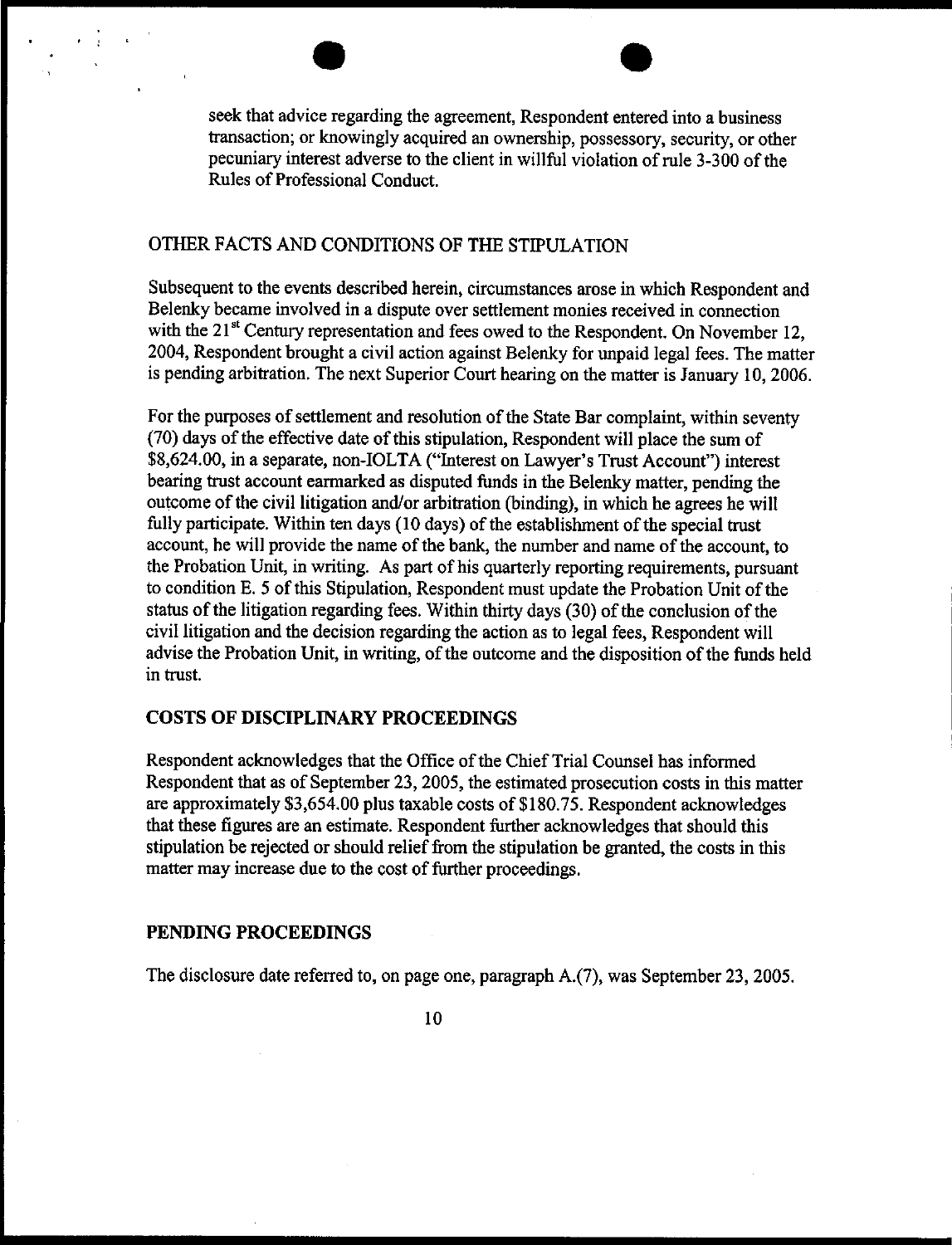## **DISMISSALS**

The parties respectfully request the Court to dismiss the following alleged violations in the interest of justice:

| Count | <b>Alleged Violation</b>                       |
|-------|------------------------------------------------|
| Two   | Business and Professions Code Section 6068(m)  |
| Three | Rule of Professional Conduct, rule 4-100(B)(1) |
| Four  | Business and Professions Code Section 6106     |
| Five  | Rule of Professional Conduct, rule 4-100(A)    |
| Six   | Business and Professions Code Section 6106     |
| Seven | Rule of Professional Conduct, rule 4-100(B)(3) |

## AUTHORITY SUPPORTING DISCIPLINE

Standards for Attorney Sanctions for Professional Misconduct Standard 2.8 provides that culpability of a willful violation of rule 3-300, shall result in suspension unless the extent of the member's misconduct and the harm to the client are minimal, in which case, the degree of discipline shall be a repraval.

The parties have agreed for the purposes of this stipulation only that since it appears there was no actual profit from the films, there was no harm from the film distribution agreement.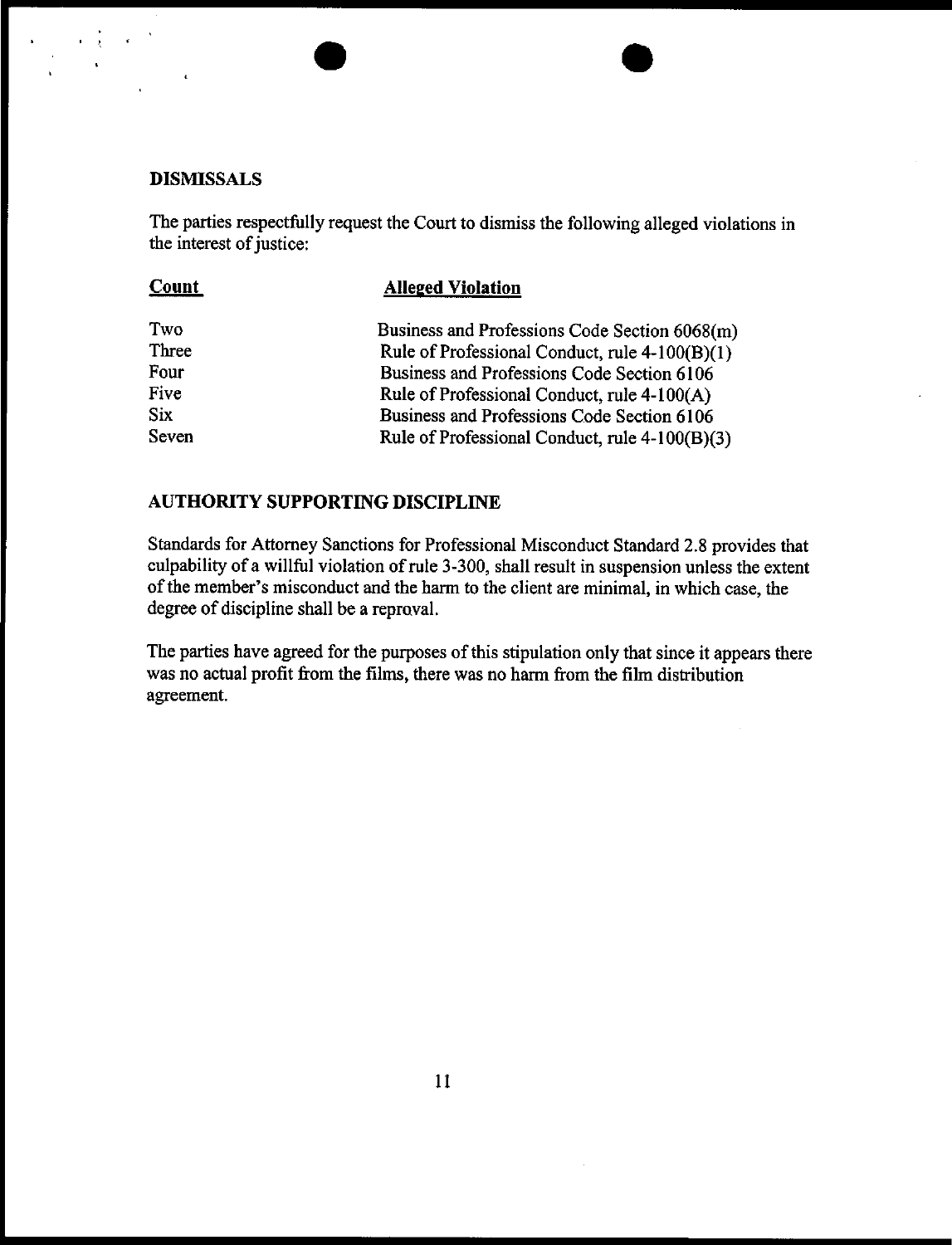бо5 11:05 2138954644 ETABACHNICK PAGE 13/14  $P.13/14$ 213 765 1442 THE STATE BAR OF CALIF 2005  $11:12$ 

(Do not write above this line.)

| <b>In the Matter of</b> | Case number(s):  |
|-------------------------|------------------|
| Peter David Gordon      | $03 - 0 - 02627$ |
|                         |                  |

# **SIGNATURE OF THE PARTIES**

By their signatures below, the portles and their counsel, as opplicable, signify their agreement with each of the recltotions and each of the terms and conditions of this Stipulation Re Facts, Conclusions of Law and Disposition.

 $\frac{9}{2365}$ <br> $\frac{9}{2365}$ 

Respo den"s signalure nser,

<u>Pater David Gordon</u> nome

Erica Tabachnick **Pinthome** 

bale "." ""

Deputy trial Counters lignolure

Djinna M, Gochls Piři föfre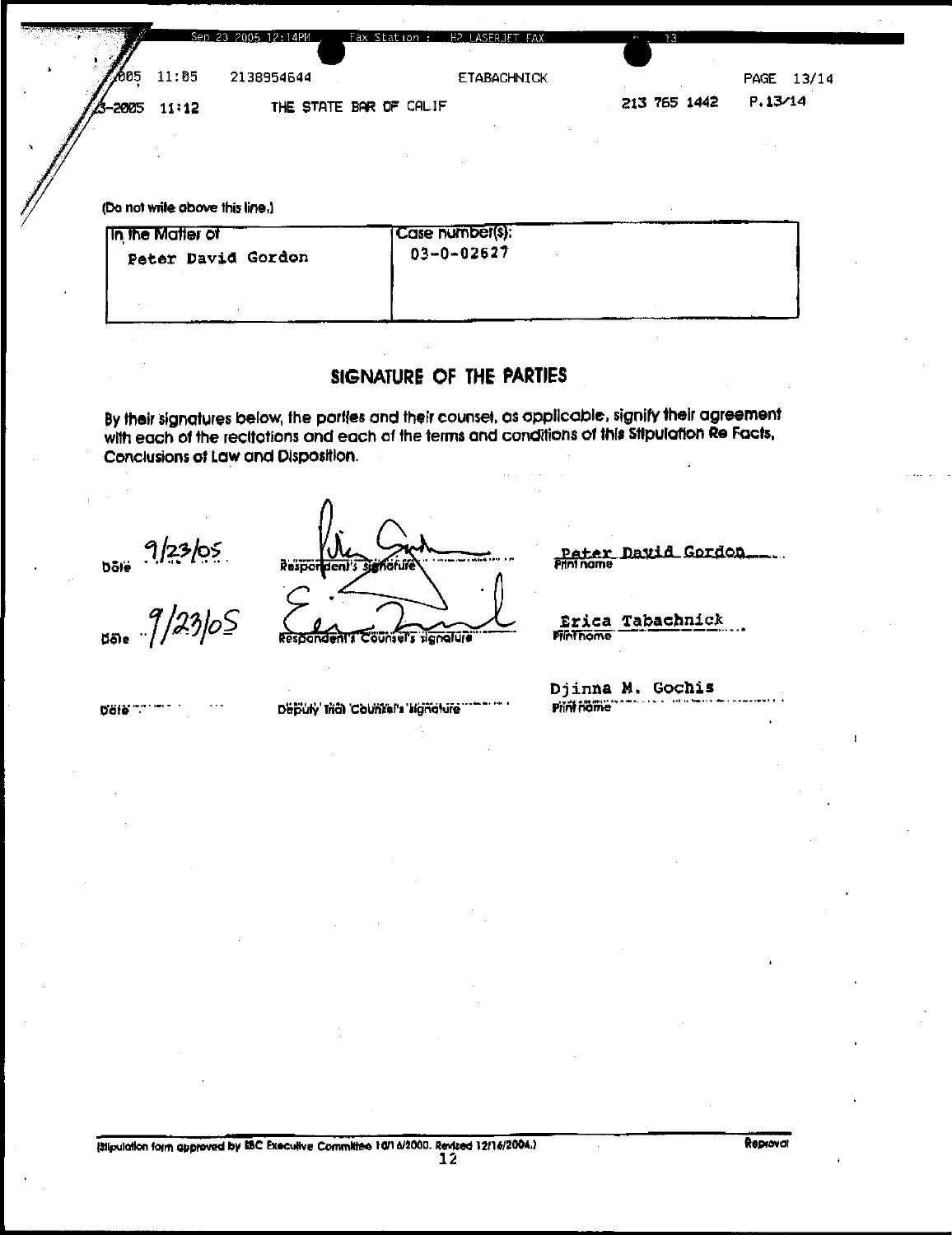| 09/23/2005 13:11 |       | 2138954644                                  |                         | <b>ETABACHNICK</b> |              | PAGE       | 02/02 |
|------------------|-------|---------------------------------------------|-------------------------|--------------------|--------------|------------|-------|
|                  |       | Sep 23 2005 2:14PM HeaserJET FAX            |                         |                    |              |            | p.1   |
|                  |       | the man of the second company of the second | daelda och mels områ ∆i |                    | mar 19       |            |       |
| J RB5            | 11:05 | 2138954644                                  |                         | <b>ETABACHNICK</b> |              | PAGE 13/14 |       |
| <b>A</b> -2005   | 11112 |                                             | THE STATE SAR DF CALIF  |                    | 213 765 1442 | P.13/14    |       |

(Do not write planye this line.)

| <b>In the Motion of</b> | <b>TCase number(s):</b> |
|-------------------------|-------------------------|
| Peter David Gordon      | $03 - 0 - 02627$        |
|                         |                         |

# SIGNATURE OF THE PARTIES

By their signatures below, the parties and their counsel, as applicable, signify their agreement ey mea signatures below, the pomes ond mea counter, or oppication again, then executive Conclusions of Law and Disposition.

 $\frac{9}{23}/25$ 

 $\frac{9}{2}$ 

| hoj<br>m<br>rage.<br>68 |  |
|-------------------------|--|
| p                       |  |

iai Colmán I

 $\Lambda$ 

**DeBu** 

<u> Cordon</u> <u>David</u> <u>Patar</u>

Tabachnick

Erica 用灯片方面

Djinna M. Gochis **Pill Home**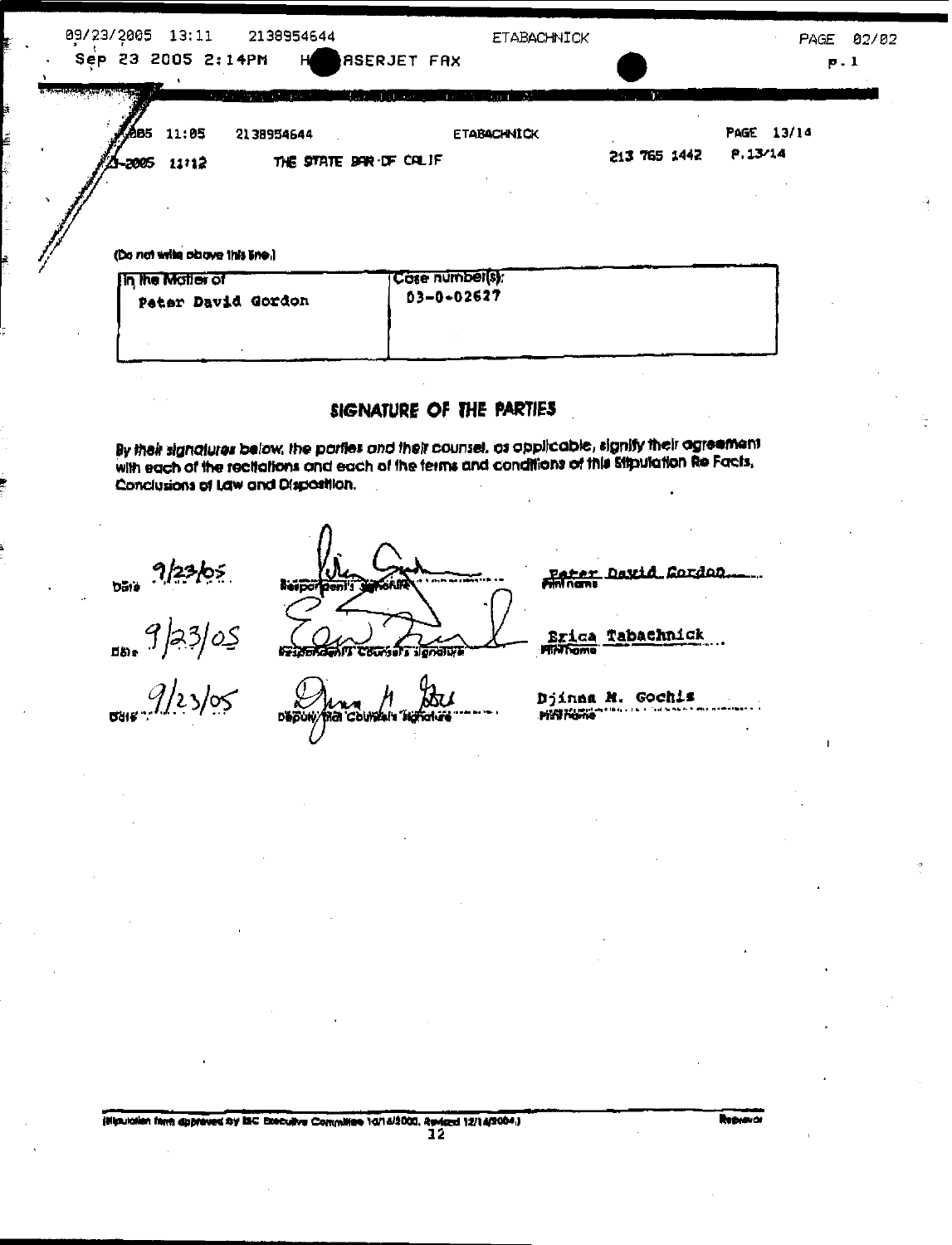| (Do not write above this line.)<br>In the Matter of | Case number(s):  |
|-----------------------------------------------------|------------------|
| Peter David Gordon                                  | $03 - 0 - 02627$ |

# **ORDER**

Finding that the stipulation protects the public and that the interests of Respondent will be served by any conditions attached to the reproval, IT IS ORDERED that the requested dismissal of counts/charges, if any, is GRANTED without prejudice, and:

 $\cancel{\text{Y}}$  The stipulated facts and disposition are APPROVED AND THE REPROVAL IMPOSED.

- $\Box$  The stipulated facts and disposition are APPROVED AS MODIFIED as set forth below, and the REPROVAL IMPOSED.
- $\Box$  All court dates in the Hearing Department are vacated.

The parties are bound by the stipulation as approved unless: 1] a motion to withdraw or modify the stipulation, tiled within 15 days after service of this order, is granted; or 2) this court modifies or futher modifies the approved stipulation. (See rule 125(b), Rules of Procedure.) Otherwise **the stipulation shall be** effective 15 days after service of this order.

~Fallure to comply wlth any conditions attached to thls reproval may constitute **cause** for **a separate proceeding** for willful **breach of** rule 1-110, **Rules of Professional** Conduct.

 $\frac{1}{5}$  /  $\circ$  5 Date

Judge of the State **Bar Sourt** 

Reprova

(Stipulation form approved by SBC Executive Committee 10/16/2000. Revised

3.3